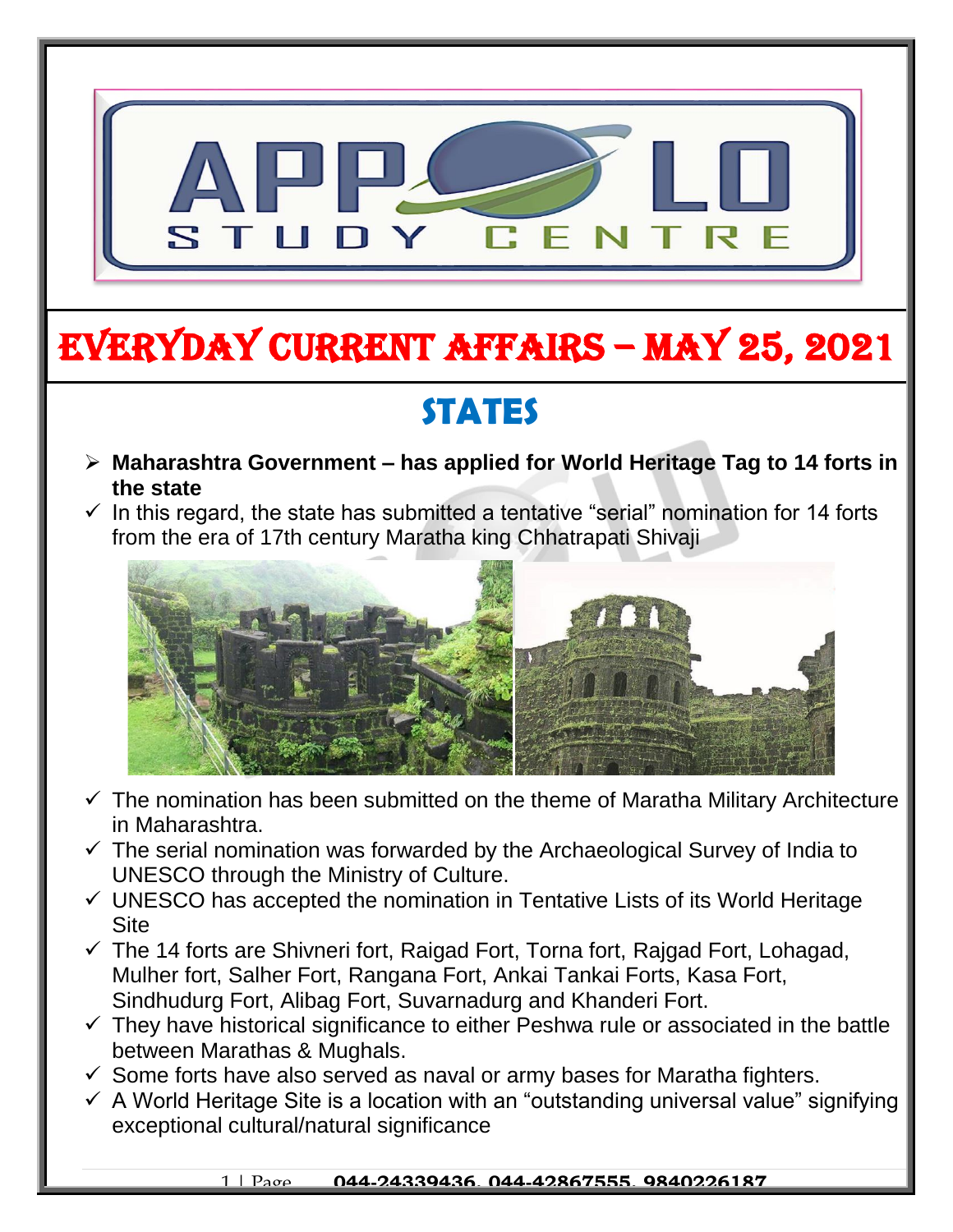- $\checkmark$  These sites are administered by United Nations Educational, Scientific and Cultural Organization (UNESCO).
- $\checkmark$  As of June 2020, there exists 1,121 World Heritage Sites across 167 countries.
- $\checkmark$  China and Italy are the countries having most number of heritage sites with 55 each
- **The Telangana government – has signed Memorandum of Understanding (MoU) with the National Health Authority (NHA) to implement Ayushman Bharat Pradhan Mantri Jan Arogya Yojana across the state recently**
- $\checkmark$  The state government has also linked the Ayushman Bharat Scheme with the similar state scheme "Aarogyasri'.
- $\checkmark$  Together, they are being called Ayushman Bharat PM-JAY Aarogyasri.
- $\checkmark$  With this, Ayushman Bharat scheme has been implemented in 33 states and Union Territories across the country
- $\checkmark$  The Ayushman Bharat Scheme aims to provide free healthcare facilities to around 50 crore people from the under privileged sections of the society
- $\checkmark$  Under the Scheme, beneficiaries get free healthcare coverage for secondary and tertiary care hospitalisation of up to Rs 5 lakhs per family per year.
- $\checkmark$  The beneficiaries can avail these health services in any of 22,000 empanelled public and private hospitals across India as scheme is portable.

#### **NATIONAL**

- **The high-powered committee to select the CBI director – has shortlisted three IPS officers for the top post, which has been lying vacant since February this year**
- $\checkmark$  The three names being considered by the panel are former Maharashtra director general of police Subodh Kumar Jaiswal, director general of Sashastra Seema Bal (SSB) Kumar Rajesh Chandra, and home ministry special secretary V.S.K. Kaumudi



2 | Page **044-24339436, 044-42867555, 9840226187**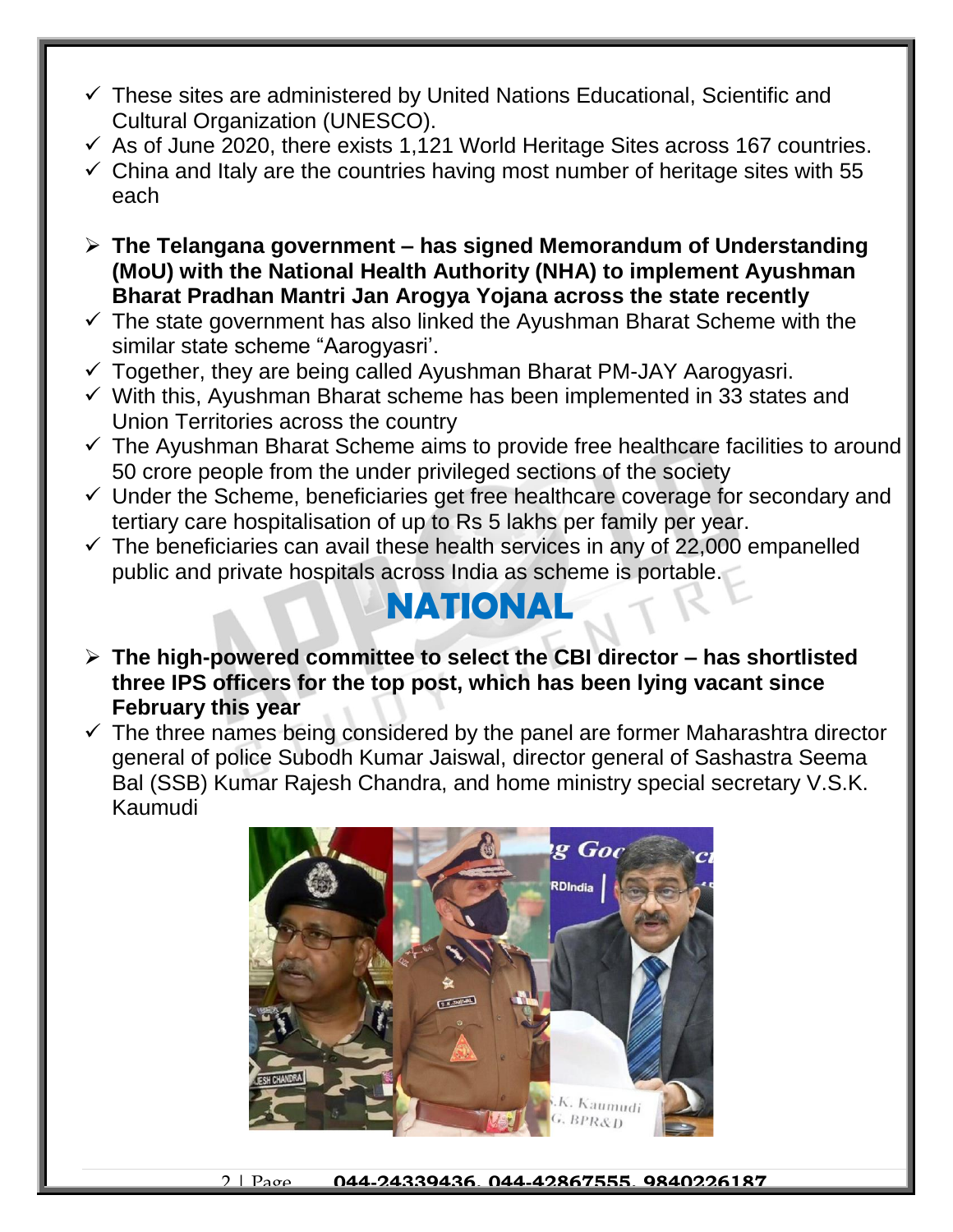- $\checkmark$  Jaiswal, the senior-most, is reportedly the frontrunner.
- $\checkmark$  The panel comprised of PM Narendra Modi, CJI N V Ramana and the opposition representative from leader of Congress in Lok Sabha, Adhir Ranjan Chowdhury
- $\checkmark$  During the discussions, CJI Ramana insisted that a police officer with less than six months of service should be not considered for the post referring to a particular Supreme Court judgement.
- $\checkmark$  Apparently, it is for the first time such a rule has been put forward during the selection of a new CBI director
- $\checkmark$  Therefore, it has eliminated Rakesh Asthana, the Border Security Force chief retiring on August 31, and National Investigation Agency chief Y.C. Modi, retiring on May 31 – the two names which have been at the top of the recommendations in the government's shortlist
- Frontrunner Subodh Jaiswal, a 1985-batch IPS officer of Maharashtra cadre, is currently serving as the chief of CISF.
- $\checkmark$  Earlier, he held the positions of Mumbai police commissioner and the Maharashtra DGP before being called for central deputation earlier this year.
- $\checkmark$  He has had long stints in the Intelligence Bureau and the Research and Analysis Wing (RAW)
- $\checkmark$  In Maharashtra, Jaiswal had carried probe into the Telgi scam, which was later taken over by CBI.
- $\checkmark$  Jaiswal was then heading the State Reserve Police Force, following which he joined the Maharashtra Anti Terrorism Squad
- $\checkmark$  Another shortlisted IPS officer is the current director general of Sashastra Seema Bal (SSB) K.R. Chandra.
- $\checkmark$  Earlier, he held positions in the Bureau of Civil Aviation Security (BCAS) and the Special Protection Group (SPG), which provides security to the prime minister.
- $\checkmark$  The third shortlisted name is the 1986-batch IPS officer of Andhra Pradesh cadre V.S.K. Kaumudi, who is currently serving as special secretary in the ministry of home affairs since April 19, 2020
- $\checkmark$  He was earlier the chief of the Bureau of Police Research and Development (BPR&D).
- **The Minister of State for Finance & Corporate Affairs, Anurag Thakur – launched the first phase of MCA21, the country's first mission mode egovernance project, on May 24, 2021**
- $\checkmark$  This MCA 21 version 3.0 (V3.0) is being implemented in two phases with the second and final phase likely to be launched in October 2021.
- $\checkmark$  MCA21 V3.0 was part of this year's Budget announcement
- $\checkmark$  It utilises latest technologies to further streamline the Corporate Compliance and stakeholder's experience.
- $\checkmark$  The first phase comprised of revamped website, new email services for MCA Officers and two new modules, namely, eBook and eConsultation.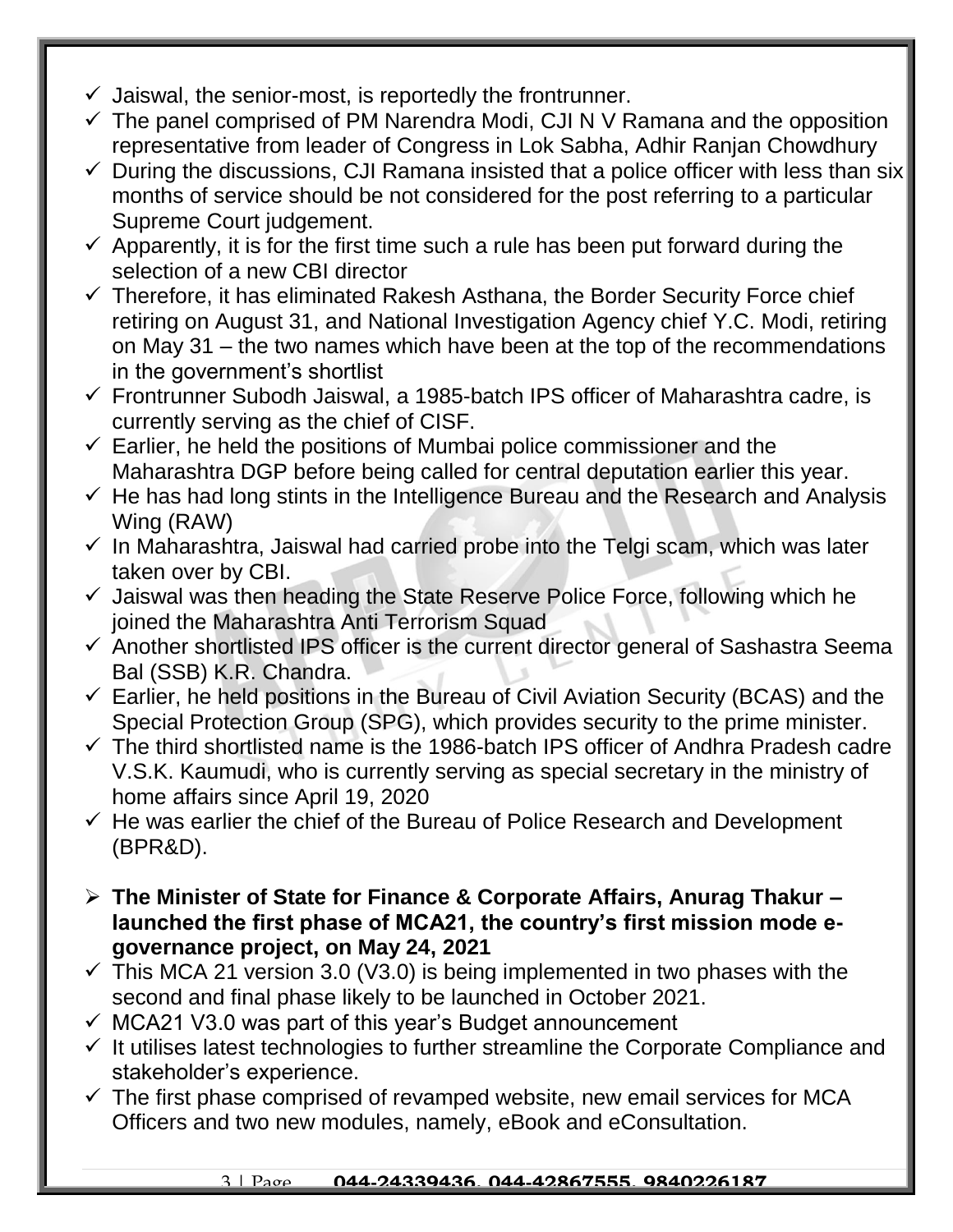

- $\checkmark$  MCA21 is the online portal of corporate affairs ministry (MCA) that has made all company related information accessible to various stakeholders and general public.
- $\checkmark$  It was initially launched in 2006.
- $\checkmark$  The entire project of MCA 21 V3.0 is proposed to be launched within this Financial Year and will be data analytics and machine learning driven.
- $\checkmark$  The Mission Mode e-governance initiative was launched in 2002 by Ministry of Corporate Affairs
- $\checkmark$  It is one among 31Mision Mode Projects of National e-Governance Plan.
- $\checkmark$  The project is being implemented by Tata Consultancy Services under Build Own Operate and Transfer (BOOT) model.
- **The first total lunar eclipse of 2021 - will take place on May 26, 2021.**
- $\checkmark$  It will be visible partially in India and can be totally observed in Australia, United States, western South America, Pacific and South-East Asia
- $\checkmark$  This lunar eclipse is also called a 'blood moon' as the moon will appear slightly reddish-orange in colour.
- $\checkmark$  Also, this is for the first time since January 21, 2019, a total lunar eclipse is taking place
- $\checkmark$  The Moon will have the nearest approach to Earth on May 26, and therefore will appear to be the closest and largest Full Moon or "supermoon" of 2021
- $\checkmark$  Significantly, a supermoon and a total lunar eclipse have not occurred together in nearly six years.
- $\checkmark$  A supermoon occurs when the Moon's orbit is closest to the Earth at the same time that the Moon is full.
- $\checkmark$  The total lunar eclipse takes place when the Earth comes between the sun and the moon, blocking the sun's rays from directly reaching the Moon.
- $\checkmark$  A Lunar eclipse only occurs at Full Moon
- $\checkmark$  According to NASA, the term supermoon was coined by astrologer Richard Nolle in 1979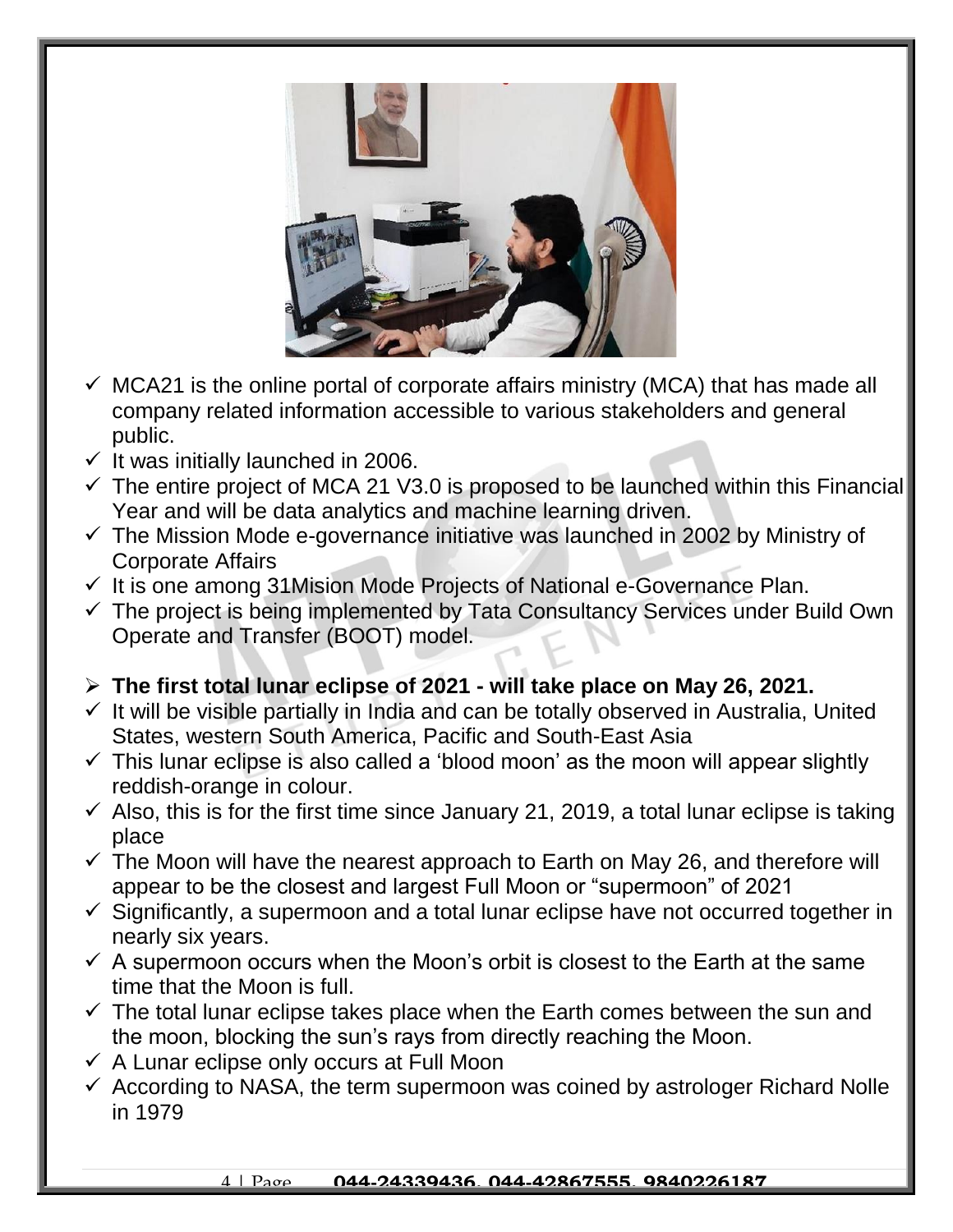#### **INTERNATIONAL**

 **Singapore - has approved a Covid breath test which can detect and show the accurate results in less than a minute.**



- $\checkmark$  The test has been developed by a start-up company, Breathonix.
- $\checkmark$  It functions in a similar manner to a standard breathalyzer test which is used by police to check drunken drivers
- $\checkmark$  Singapore is now planning to use this method for testing the incoming travellers from Malaysia for Covid-19
- $\checkmark$  Earlier, it was screening the incoming travellers with antigen rapid tests.
- $\checkmark$  Anyone who tests positive in the breath test would be screened in a confirmatory PCR swab test.
- $\checkmark$  Breathonix test has undergone three clinical trials, with two of them in Singapore and one in Dubai.
- $\checkmark$  It indicated a sensitivity of 93% and specificity of 95% on about 180 patients subjected to trial tests.
- **The sniffer dogs - can help prevent the spread of Covid-19 infection by detecting SARS-CoV2 virus, as per a new study**

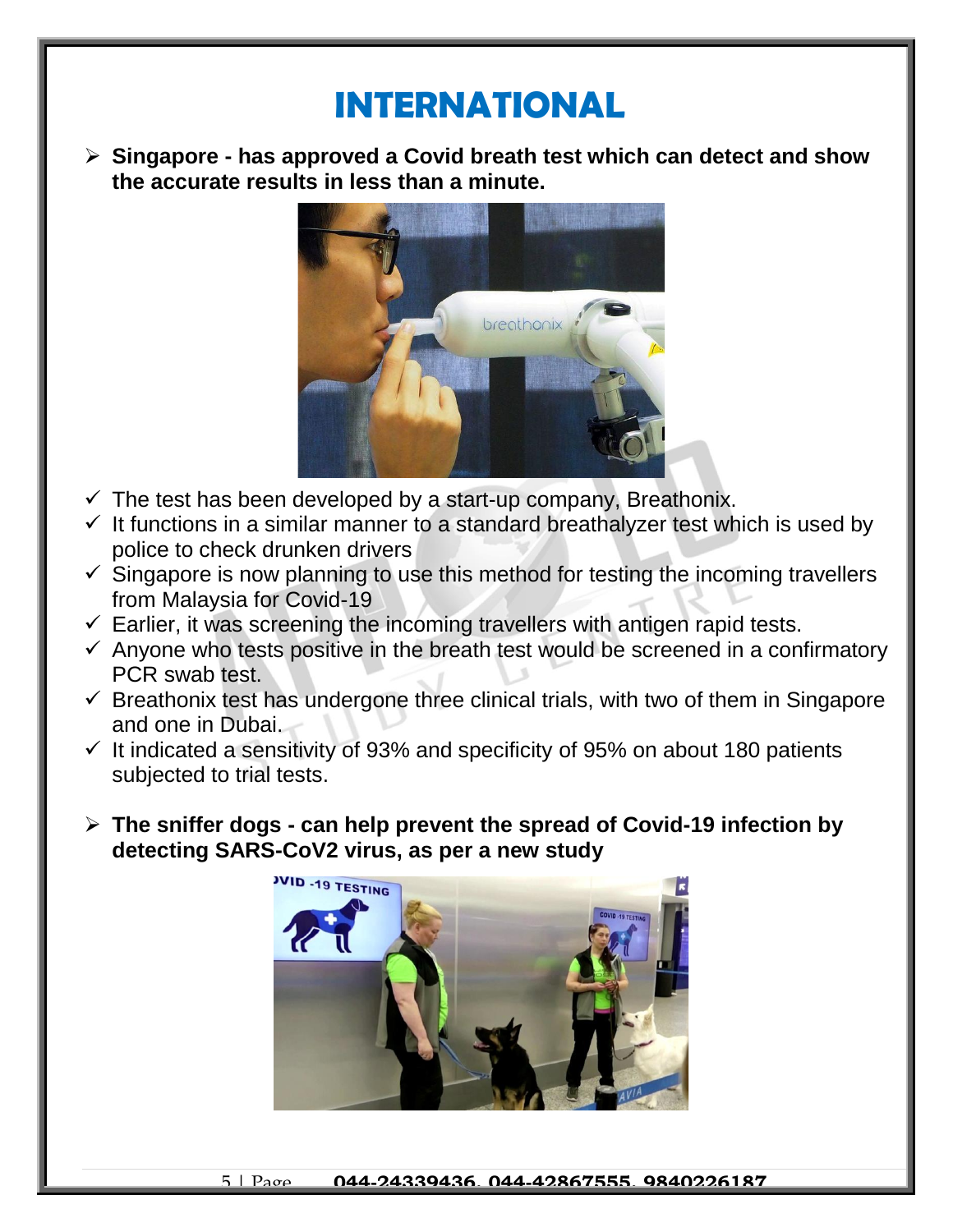- $\checkmark$  The study was conducted by a group of scientists from the London School of Hygiene and Tropical Medicine and Durham University.
- $\checkmark$  According to this study, the sniffer dogs can be 88% accurate in sniffing the deadly virus, much faster than the conventional RT-PCR test.
- $\checkmark$  During the study, the researchers found that the sniffer dog screening, followed by swab testing, picked up 91% of infections.
- $\checkmark$  The researchers concluded that two sniffer dogs can together screen 300 people in half an hour, thereby supporting their usage in 'super spreader' events
- $\checkmark$  However, the researchers recommended that the sniffer dogs should be used as an additional screening tool alongside more conventional Covid tests.
- $\checkmark$  In view of the success of the research, several countries like Finland, Dubai and Switzerland have already started training the dogs to catch the Covid infection.
- **The World Health Organisation (WHO) – has set new vaccination targets to protect people in poorest nations.**
- $\checkmark$  According to WHO chief Tedros Adhanom Ghebreyesus, 75% of all vaccines has been administered in just 10 countries.
- $\checkmark$  WHO and GAVI Vaccine alliance are running COVAX facility to ensure 'equitable' vaccine distribution among the various countries
- $\checkmark$  Under this initiative, 72 million vaccine doses have been delivered to 125 countries since February 2021, which is just 1% of their population.
- $\checkmark$  WHO has asked the developed countries to donate vaccine doses to COVAX so that, it can cover vaccination for 10% of populations by September 2021 and 30% by December 2021.
- $\checkmark$  Thus, it has set a target of vaccinating 250 million more people in four months.

### **INDIA AND OTHER COUNTRIES**

 **India and Israel - have signed a three-year joint work programme agreement to enhance cooperation in agriculture till the year 2023**



6 | Page **044-24339436, 044-42867555, 9840226187**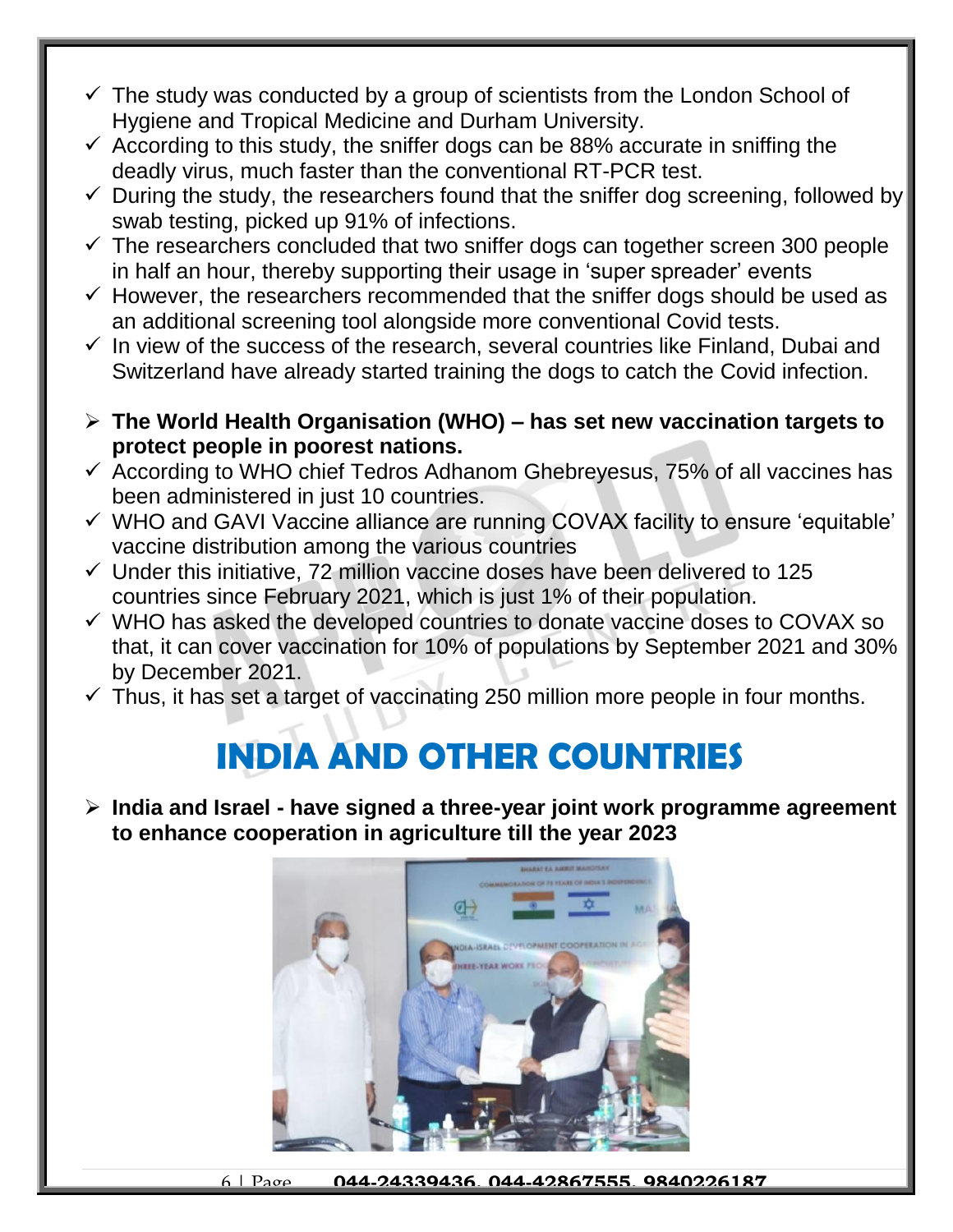- $\checkmark$  Narendra Singh Tomar, Minister of Agriculture & Farmers Welfare represented the country in the event
- $\checkmark$  Under new work programme, 13 'Centres of Excellence '(CoEs) will be set up to make Indian farmers aware of Israeli farm and water technologies.
- $\checkmark$  A new model agricultural ecosystem called 'Villages of Excellence' (VoE) will also be created across eight states within 75 villages.
- $\checkmark$  This VoE program will focus on three main aspects Modern Agriculture infrastructure, Capacity Building and Market linkage
- $\checkmark$  It is aimed at transforming traditional farms into modern-intensive farms on the basis of Indo-Israel Agriculture Action Plan (IIAP) standards.
- $\checkmark$  India and Israel have jointly set up 29 operational Centres of Excellence (COEs) across India in 12 States till now
- $\checkmark$  These Centres of Excellence generate knowledge, demonstrate best practices and train farmers.
- $\checkmark$  India and Israel have had bilateral relations since 1993 in the agricultural sector and the latest agreement is the 5th IIAP, following the successful completion of four action plans

### **CONFERENCES & SUMMITS**

 **The Minister of Science and Technology, Health & Family Welfare and Chairman of WHO Executive Board, Dr Harsh Vardhan - chaired 74th World Health Assembly in virtual mode on March 24, 2021.**



- $\checkmark$  The Director-General of World Health Organisation, Dr Tedros Adhanom Ghebreyesus, also participated in the event.
- $\checkmark$  During the meeting, the executive board has asked the countries to ensure fair and equitable access to Covid-19 vaccines under COVAX Facility.
- $\checkmark$  It further recommended endorsing the updated comprehensive Mental Health Action Plan for 2013 to 2030
- $\checkmark$  The board had also encouraged WHO to work in collaboration with World Organisation for Animal Health and Food & Agriculture Organisation so that source of zoonotic virus can be identified.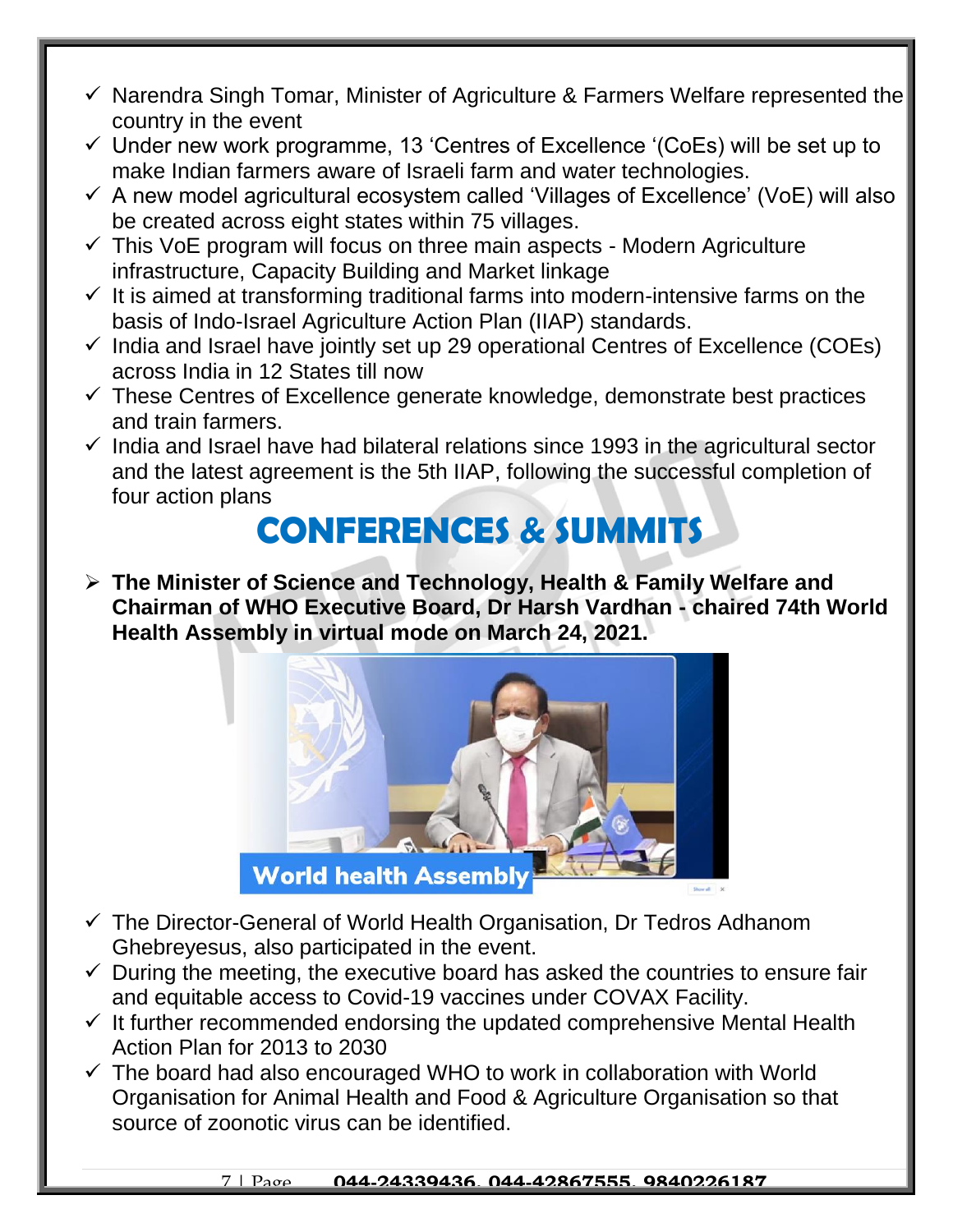- $\checkmark$  It asked members to take action on addressing diabetes as a public health problem and recommended to present a road map related to "global action plan for prevention & control of non-communicable diseases" by end of 2030.
- $\checkmark$  The World Health assembly is key decision-making body of WHO.

# **SCIENCE, TECHNOLOGY & ENVIRONMENT**

- **Panacea Biotec and Russia's sovereign wealth fund Russian direct investment fund (RDIF) - announced the commencement of production of the Sputnik V vaccine**
- $\checkmark$  Under a tie-up, RDIF and Panacea have agreed to produce 100 million doses per year of the vaccine.
- $\checkmark$  The first batch produced at Panacea Biotec's facilities at Baddi will be shipped to Russia's Gamaleya Center for "quality control"
- $\checkmark$  The facilities comply with GMP (good manufacturing practices) and are prequalified by WHO.
- $\checkmark$  Sputnik V was registered in India under the emergency use authorization procedure on April 12, and vaccination with the Russian vaccine started on May 14.
- $\checkmark$  The initial roll-out has been done with doses imported from Russia by RDIF's partner, Dr Reddy's, with the vaccine priced around ₹995 per dose.

## **ECONOMY**

- **The country's combined market capitalization of BSE-listed firms - crossed the \$3-trillion mark on May 24 for the first time ever**
- $\checkmark$  The stock market made a remarkable turnaround since March 2020, when it had slipped below \$1.5 trillion at the peak of the Covid-induced sell-off.
- $\checkmark$  On May 24, the BSE said its market cap crossed \$3 trillion, nearly four years since crossing the \$2 trillion mark in July 2017.
- $\checkmark$  At the close of trade on the day, the figure was at Rs 218 lakh crore or a little over the \$3-trillion mark.
- $\checkmark$  BSE's market cap is taken as the representative of aggregate market value of India since a larger number of companies are listed on the BSE than on the NSE.
- $\checkmark$  According to Bloomberg and BSE data analysed by ETIG, of the \$1 trillion addition during the last four years, Reliance Industries added the most, \$110 billion, with TCS at \$96 billion close behind.
- $\checkmark$  Among the top 10 contributors are also bluechip companies like HDFC Bank, Infosys and ICICI Bank.
- $\checkmark$  The list includes Bajaj Finance, which recorded a significant jump in the last few years and Adani Transmission that saw its market value jump nearly 12 fold, from \$2 billion to almost \$24 billion.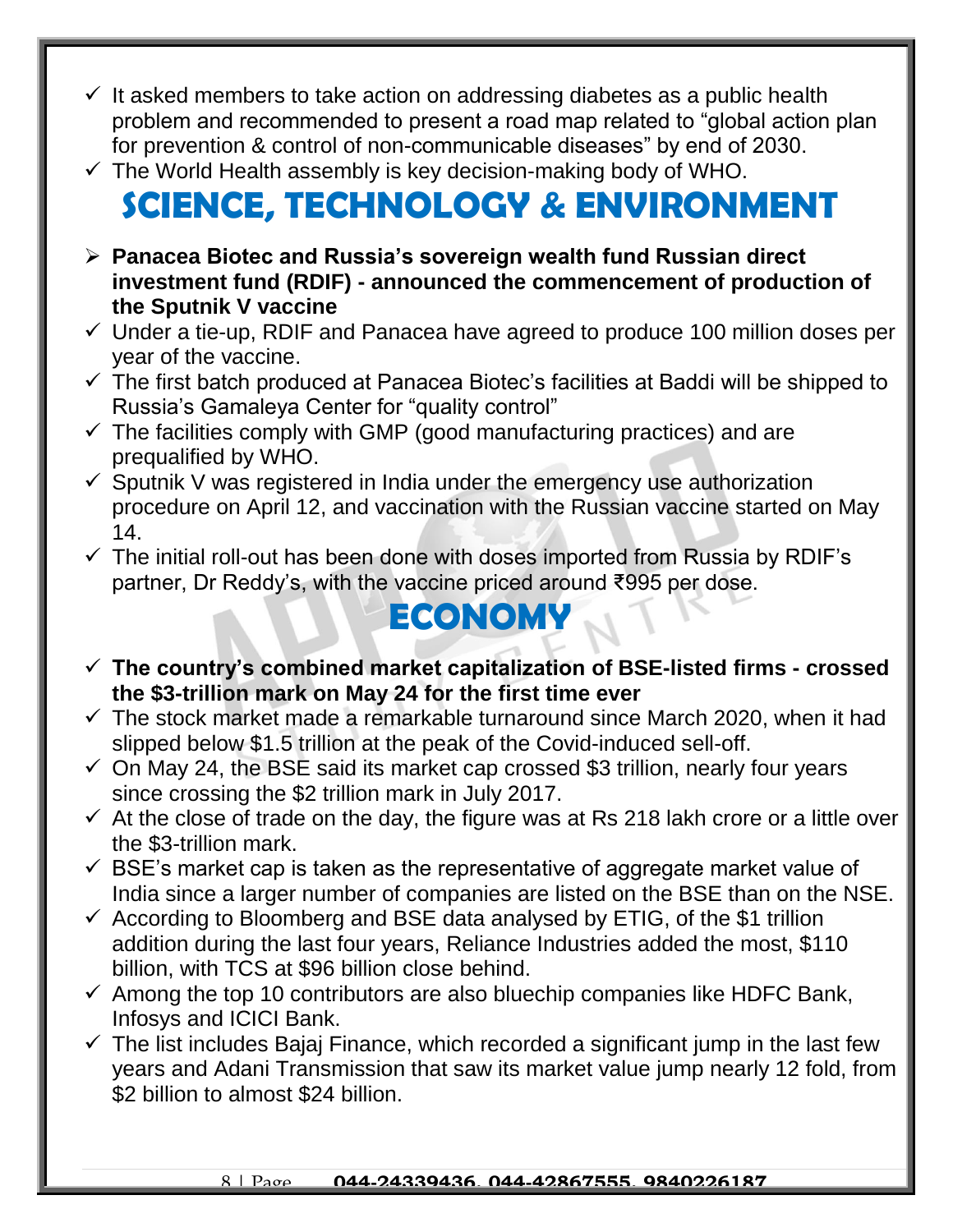

- $\checkmark$  India's market cap crossed this milestone much ahead of its GDP, which is estimated to cross the \$3 trillion mark by the end of 2021, as per a recent report by the IMF.
- $\checkmark$  In March 2002, BSE had a market cap of \$125 million which crossed the \$1 trillion mark in May 2007 and then the \$2-trillion mark by July 2017.

#### **AWARDS**

 **The forest range officer of Ramanathapuram subdivision of Gulf of Mannar marine National park, S Satish – has won the 'India Biodiversity Award - 2021'**